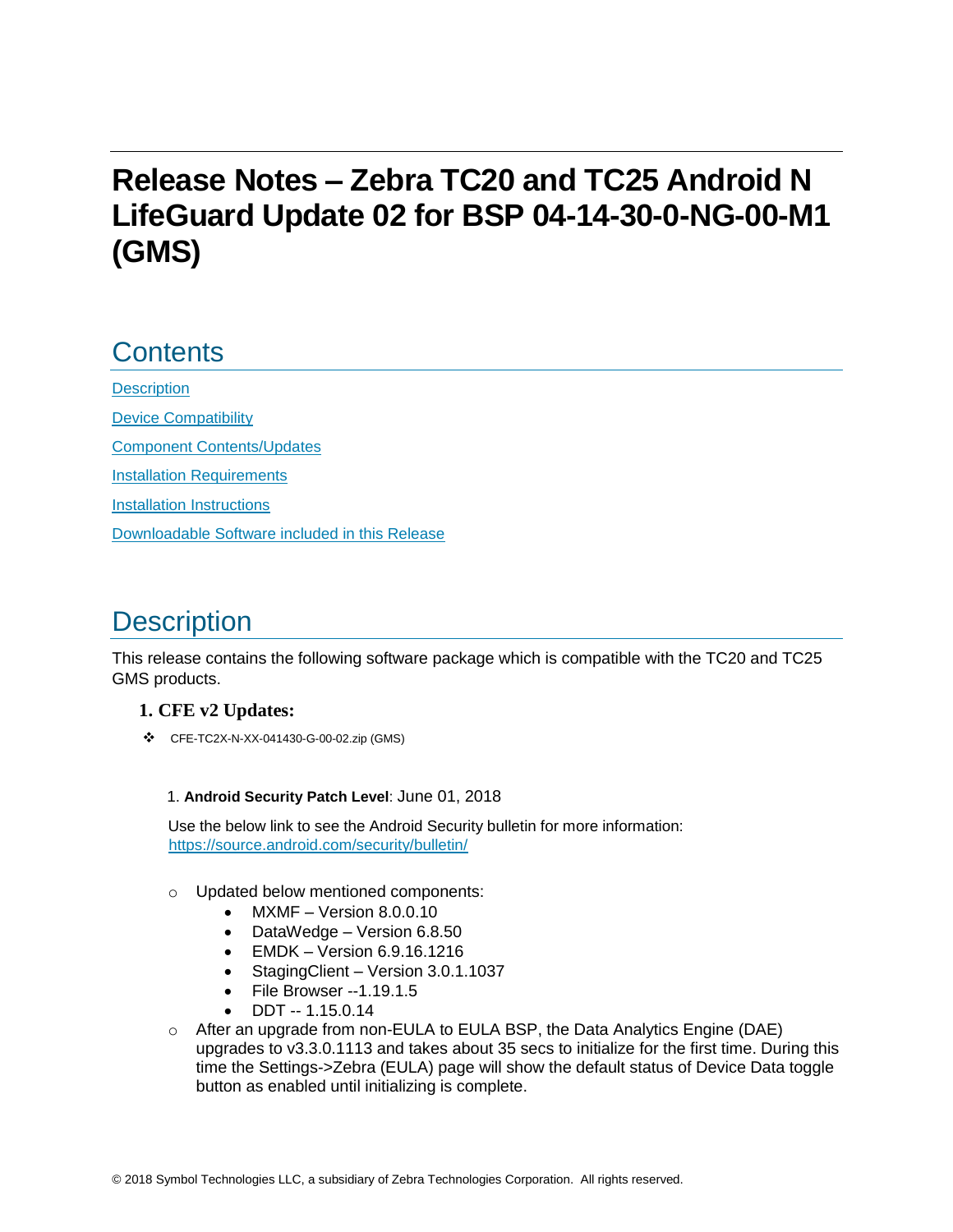- $\circ$  SPR33671 Resolved an issue wherein user was unable to create WIFI profile with username as backslash followed by number
- $\circ$  SPR34267 Resolved an issue wherein the device was failed to enable USB debugging when a barcode was scanned.
- $\circ$  SPR33862 Resolved an issue wherein the Screen Time off settings using Display manager CSP was not working.
- $\circ$  SPR34145 Resolved an issue wherein indexing of the WEP key was not handled correctly.
- $\circ$  SPR33973 Resolved an issue wherein erroneously loading default profile by providing feature to ignore disabled profiles in DataWedge
- o SPR33848 Added support to included category field in intent profile in StageNow.
- $\circ$  SPR34189 Resolved an issue wherein low ram and oom limit adjustments to provide more free memory.
- $\circ$  SPR33639 Resolved an issue wherein the customer app install and launch during device sleep state and device stop emitting scan beam after awake from suspend.
- $\circ$  SPR33876 Resolved an issue wherein Display Timeout was unable set via StageNow
- $\circ$  SPR33607 Resolved an issue where few fresh devices were unable to stage after unbox the device.
- $\circ$  SPR33538 Resolved an issue wherein the Scanner beam stuck off and No LED beam while pressing scanner button.
- $\circ$  SPR33977 Resolved an issue wherein Time Zone setting through StageNow profile was not working.
- $\circ$  SPR33981 Resolved an issue Czech Republic Regulatory Country could not be set using Wifi config profile.
- $\circ$  SPR33799 Resolved an issue wherein DataWedge was sending char 10 instead of char 13.
- $\circ$  SPR34858 Resolved as issue wherein incorrect retry count was being shown when incorrect SIM PIN was entered on certain SIM cards.
- $\circ$  SPR31491- Resolved an issue wherein device not able to stage devices from manufacturing with StageNow.

## <span id="page-1-0"></span>Device Compatibility

This software release has been approved for Android TC20 Nougat GMS models mentioned below.

| <b>Device</b>   | <b>Operating System</b>                                         |
|-----------------|-----------------------------------------------------------------|
| TC200J-10C112A6 | Android N GMS ROW - EMEA, LATAM,<br>APAC & Canada               |
| TC200J-10C112US | Android N GMS US Only                                           |
| TC200J-10A111US | Android N GMS US Only                                           |
| TC200J-10A111A6 | Android N GMS ROW - EMEA, LATAM,<br>APAC & Canada               |
| TC200J-10C213A6 | Android N GMS ROW - EMEA, LATAM,<br>APAC & Canada (Premium SKU) |
| TC200J-10C213US | Android N GMS US Only (Premium SKU)                             |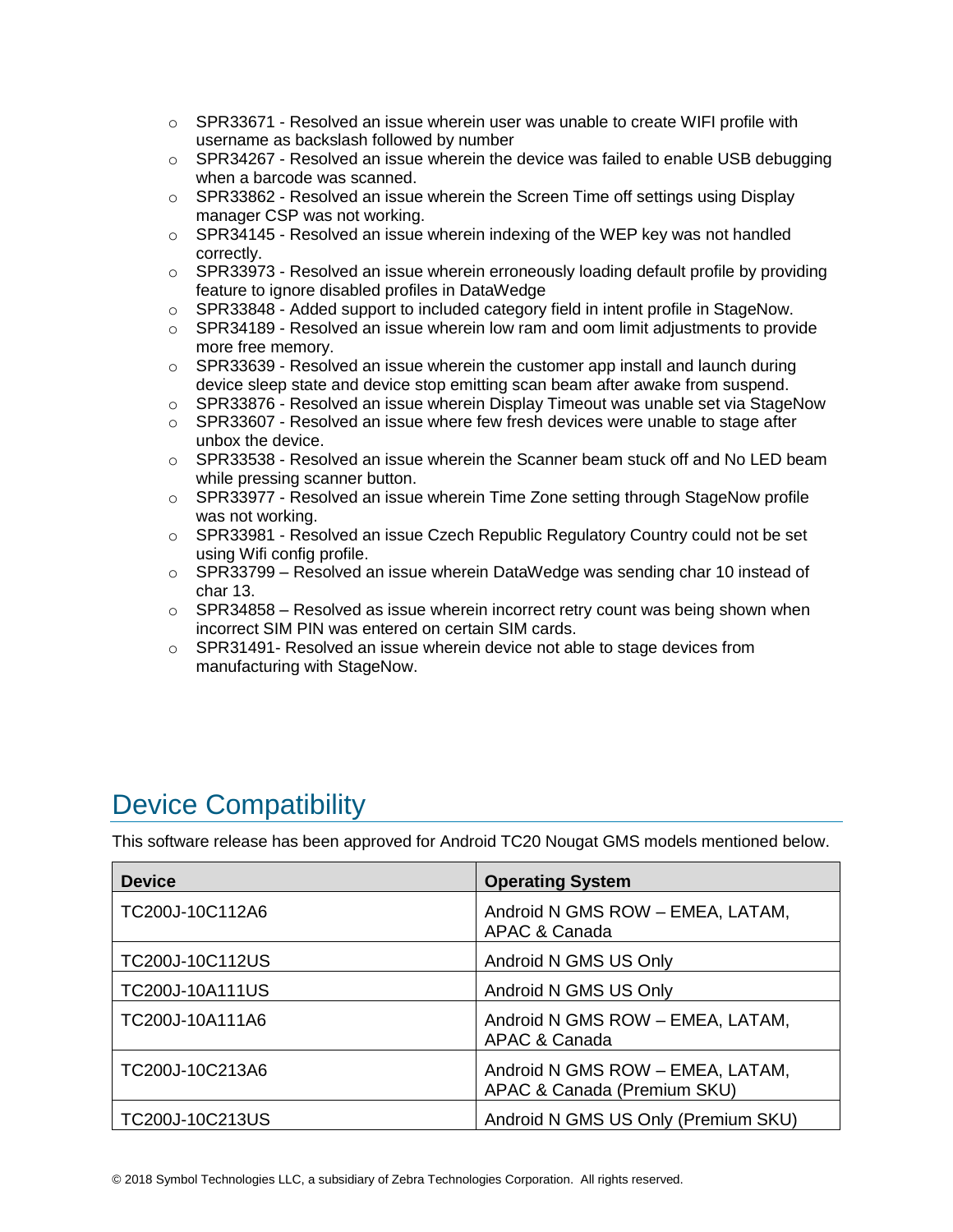| <b>TC200J-10A111TN</b> | Android N GMS TUNISIA Only                                     |
|------------------------|----------------------------------------------------------------|
| TC200J-10C112TN        | Android N GMS TUNISIA Only                                     |
| TC200J-10C213IA        | Android N GMS INDIA (Premium SKU)                              |
| TC200J-10C112IA        | Android N GMS INDIA                                            |
| TC200J-10A111IA        | Android N GMS INDIA                                            |
| TC200J-1KC111A6        | Android N GMS ROW EMEA, LATAM, APAC<br>& Canada (Keyboard SKU) |
| TC200J-1KC111IA        | Android N GMS INDIA (Keyboard SKU)                             |
| <b>TC200J-1KC111TN</b> | Android N GMS TUNISIA (Keyboard SKU)                           |
| <b>TC200J-1KC111US</b> | Android N GMS US (Keyboard SKU)                                |

This software is also approved for Android TC25 Nougat GMS models mentioned below

| <b>Device</b>   | <b>Operating System</b>          |
|-----------------|----------------------------------|
| TC25AJ-10C102A6 | Android N GMS ROW - EMEA         |
| TC25AJ-10B101A6 | Android N GMS ROW - EMEA         |
| TC25BJ-10C102A6 | Android N GMS ROW - EMEA & APAC  |
| TC25BJ-10B101A6 | Android N GMS ROW - EMEA & APAC  |
| TC25BJ-10C102IA | Android N GMS ROW - INDIA        |
| TC25BJ-10B101IA | Android N GMS ROW - INDIA        |
| TC25BJ-10C102BR | Android N GMS ROW - BRAZIL       |
| TC25BJ-10B101BR | Android N GMS ROW - BRAZIL       |
| TC25BJ-10C102TN | Android N GMS ROW - TUNISIA      |
| TC25BJ-10B101TN | Android N GMS ROW - TUNISIA      |
| TC25BJ-10C102JP | Android N GMS ROW - JAPAN        |
| TC25BJ-10B101JP | Android N GMS ROW - JAPAN        |
| TC25AJ-10C102US | Android N GMS NORTH AMERICA - US |
| TC25AJ-10B101US | Android N GMS NORTH AMERICA - US |
| TC25BJ-10B101ID | Android N GMS ROW - INDONESIA    |
| TC25BJ-10C102ID | Android N GMS ROW - INDONESIA    |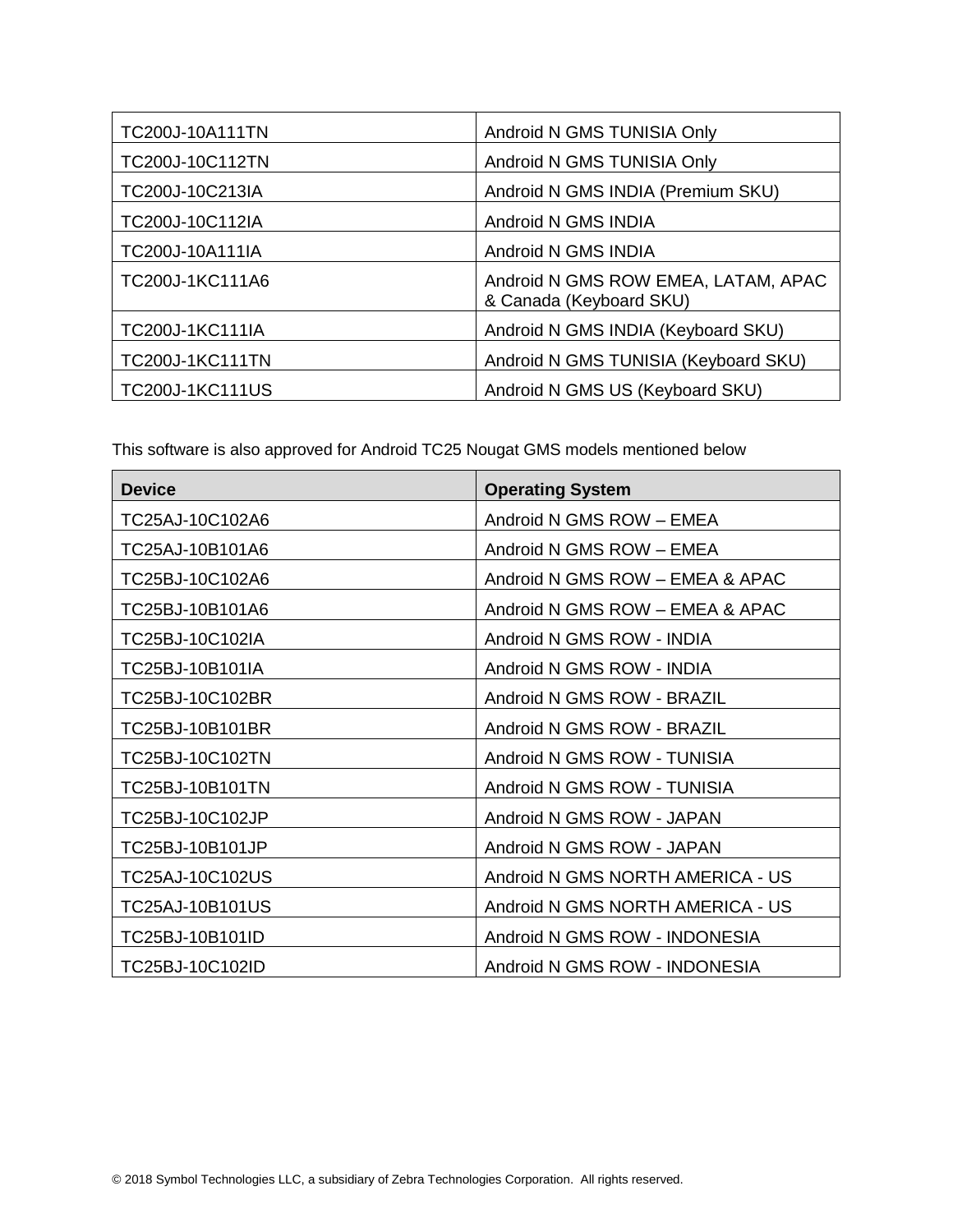# <span id="page-3-0"></span>Component Contents/Updates

| <b>Component / Description</b> | Version                     |
|--------------------------------|-----------------------------|
| <b>Product Build Number</b>    | 04-14-30-0-NG-00-M1-U02-STD |
| Device Patch Version           | ာ                           |
| <b>Android Version</b>         | 7.1.2                       |
| Wi-Fi                          | FUSIONLITE QA 1 0.0.0.017 N |

# <span id="page-3-1"></span>Installation Requirements

### HW Requirements

- Windows PC running Windows 7/10 32/64 bits
- USB Type C Cable
- Micro SD Card with at least 2GB capacity (optional)

## SW Requirements

Please make sure following components are installed on your computer before commencing OS installation.

- Zebra Android USB Driver V2.2 or higher
- Android Debug Bridge version 1.0.39 or higher
- TC20/TC25 GMS Android OS Release Images

### Image Compatibility

To use this Update, the terminal must have the BSP 04-14-30-0-NG-00-M1 installed as the baseline OS.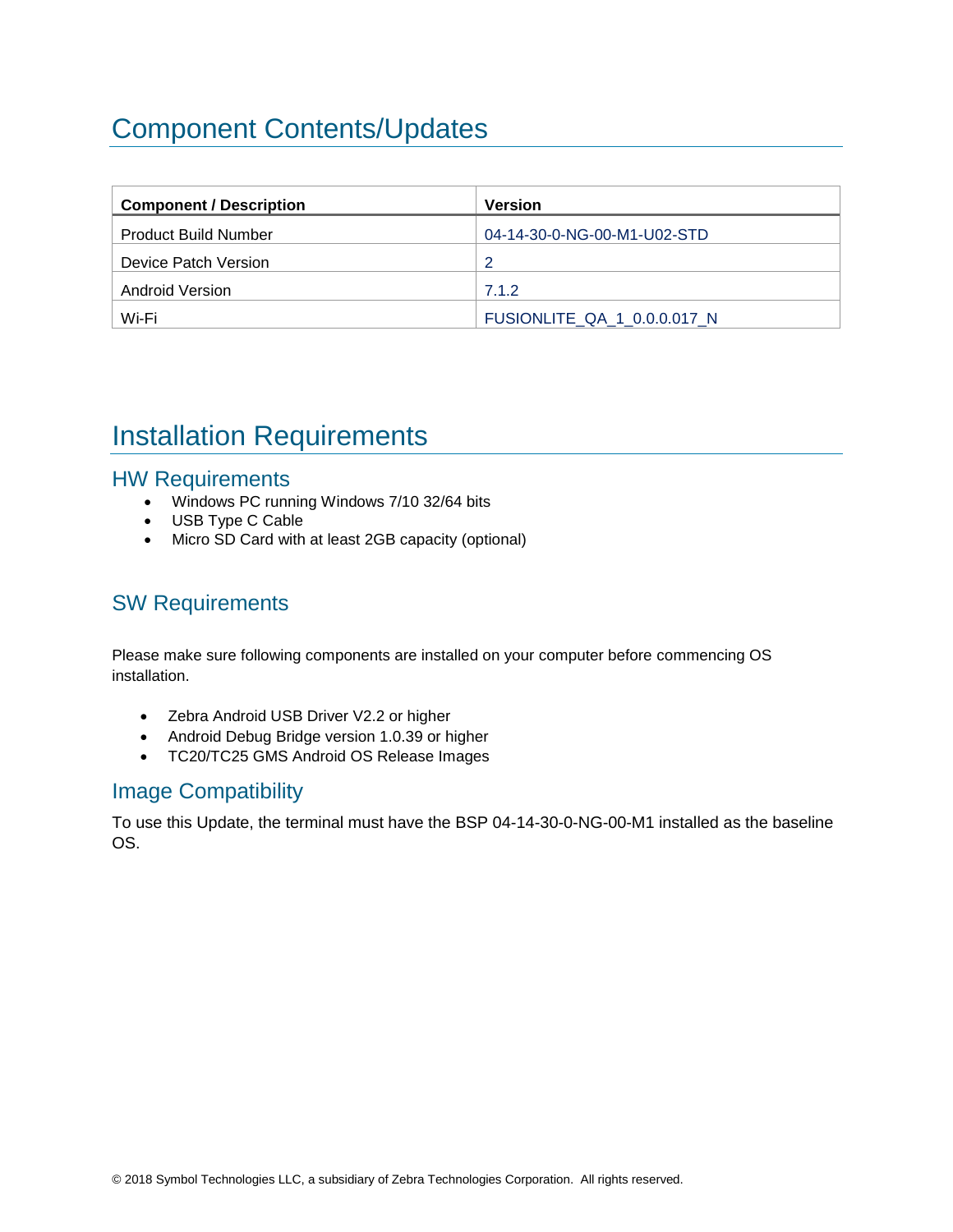## <span id="page-4-0"></span>Installation Instructions

### Using the "adb sideload" method

### Assumptions

- 1. ADB installed on PC
- 2. TC20/TC25 has Developer options enabled
- 3. USB debugging ON

#### Procedure

- 1. Plug the TC20/TC25 into the USB & Charging Cable and then the Cable to the PC. If you have a Cradle with USB connectivity, connect it now.
- 2. You may need to pull down notification bar, and tap on the notification which says, "USB charging this device", and change it to "Transfer files".
- 3. Open Command Prompt on PC, run "adb devices" and check to see if you can see the device's serial number… If yes, proceed… if not you will need to get the PC set up with the proper drivers or install an External SD Card.
- 4. You may also get a pop up on your PC (Win 7) that you will be connected as a Portable Media Player… this can be ignored.
- 5. Entering Recovery Mode
	- a. Choice 1: In Command Prompt, type "adb reboot recovery" and click enter.
	- b. Choice 2:
		- i. Reboot and hold PTT key
		- ii. When Zebra Technologies logo appears on the screen Release the PTT Key
- 6. Your TC20/TC25 will reboot and take you to Android Recovery screen.
- 7. To select Sideload Method
	- a. Use the Volume + and to highlight, "Apply update from ADB" and press the Power Key to select it
- 8. With your Command Prompt, open, type "adb sideload" and add a space and then drag and drop the zip file which you want to apply to the device and press enter.
	- a. When the file download starts, the command window will show progress with a percentage completed.
	- b. Device display will show a series of messages indicating it is downloading, verifying and installing the image on to the device.
- 9. After successful update, the device will auto reboot and you see Zebra on top and POWERED BY android at the bottom and after about 10 second will transition to the TC20/TC25 Touch Computer splash screen with 5 dancing white dots at bottom… it will stay at this screen for up to 4 minutes and then present the "Welcome Screen".
- 10. To make sure the OS Patch Update took place, once the initial setup is complete;
	- a. Go to "Settings" and scroll down to "About phone" and look at the "Build number". It should state "04-14-30-0-NG-00-M1-U02-STD" and the Patch Version should indicate as "2".
- 11. Now you are all set to use your TC20/TC25.

## Using External SD Card

1. Plug the TC20/TC25 into the USB & Charging Cable and then the Cable to the PC. If you have a Cradle with USB connectivity, connect it now.